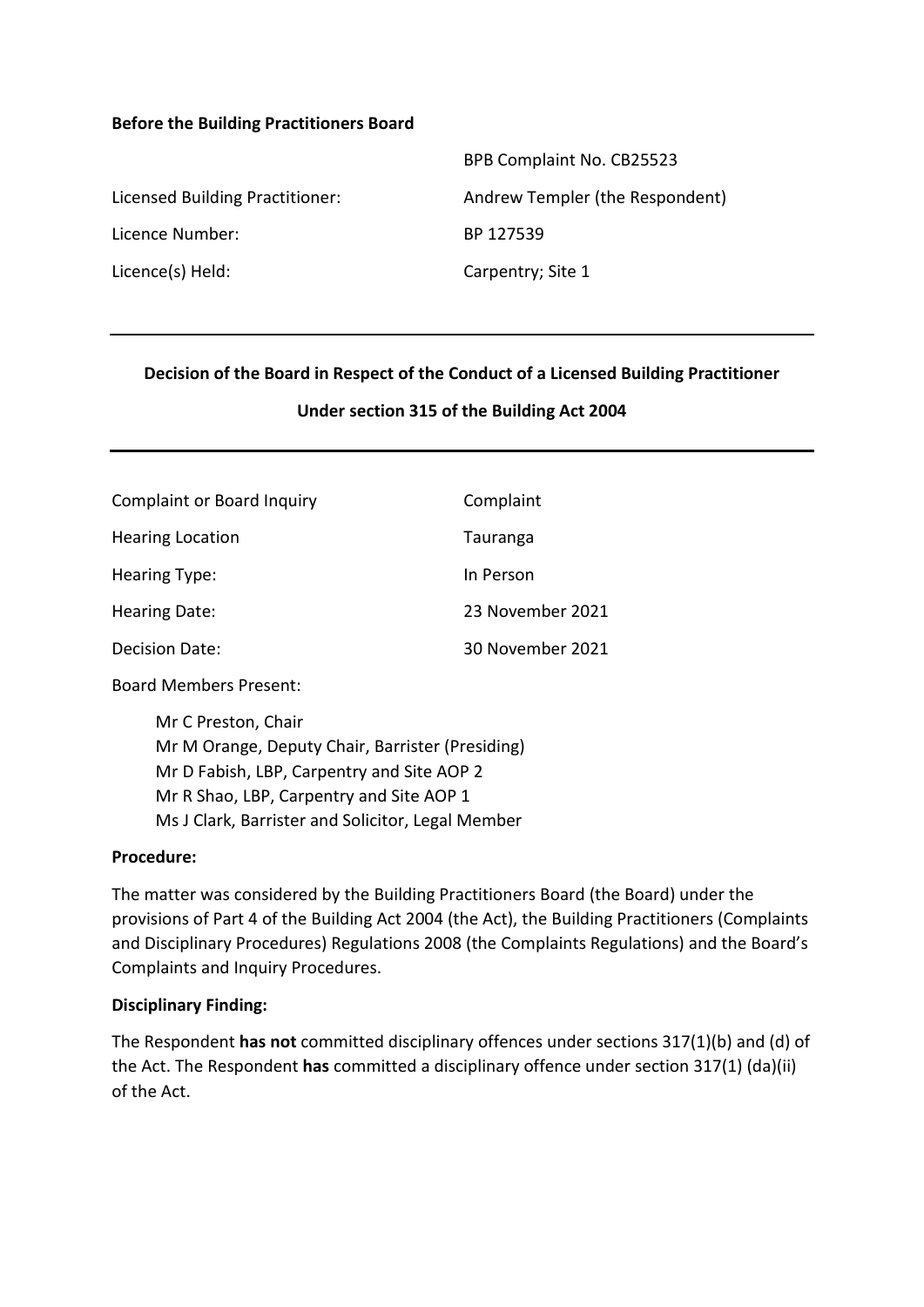# **Contents**

# <span id="page-1-0"></span>**Summary of the Board's Decision**

[1] The Respondent failed to provide a record of work on completion of restricted building work. He is fined \$1,500 and ordered to pay costs of \$1,000. The Respondent's conduct with regard to the allegations of negligence or incompetence and carrying out or supervising building work not in accordance with the building consent were not established, and the Board makes no disciplinary finding in respect of them.

# <span id="page-1-1"></span>**The Charges**

- [2] The hearing resulted from a Complaint about the conduct of the Respondent and a Board resolution under regulation 10 of the Complaints Regulations<sup>1</sup> to hold a hearing in relation to building work at [Omitted]. The alleged disciplinary offences the Board resolved to investigate were that the Respondent:
	- (a) carried out or supervised building work or building inspection work in a negligent or incompetent manner (s317(1)(b) of the Act), IN THAT, there was inadequate supervision of the foundation work, engineering inspections were not undertaken, minor variations were not sought, and strap bracing was not in the correct position;

<span id="page-1-2"></span> $1$  The resolution was made following the Board's consideration of a report prepared by the Registrar in accordance with the Complaints Regulations.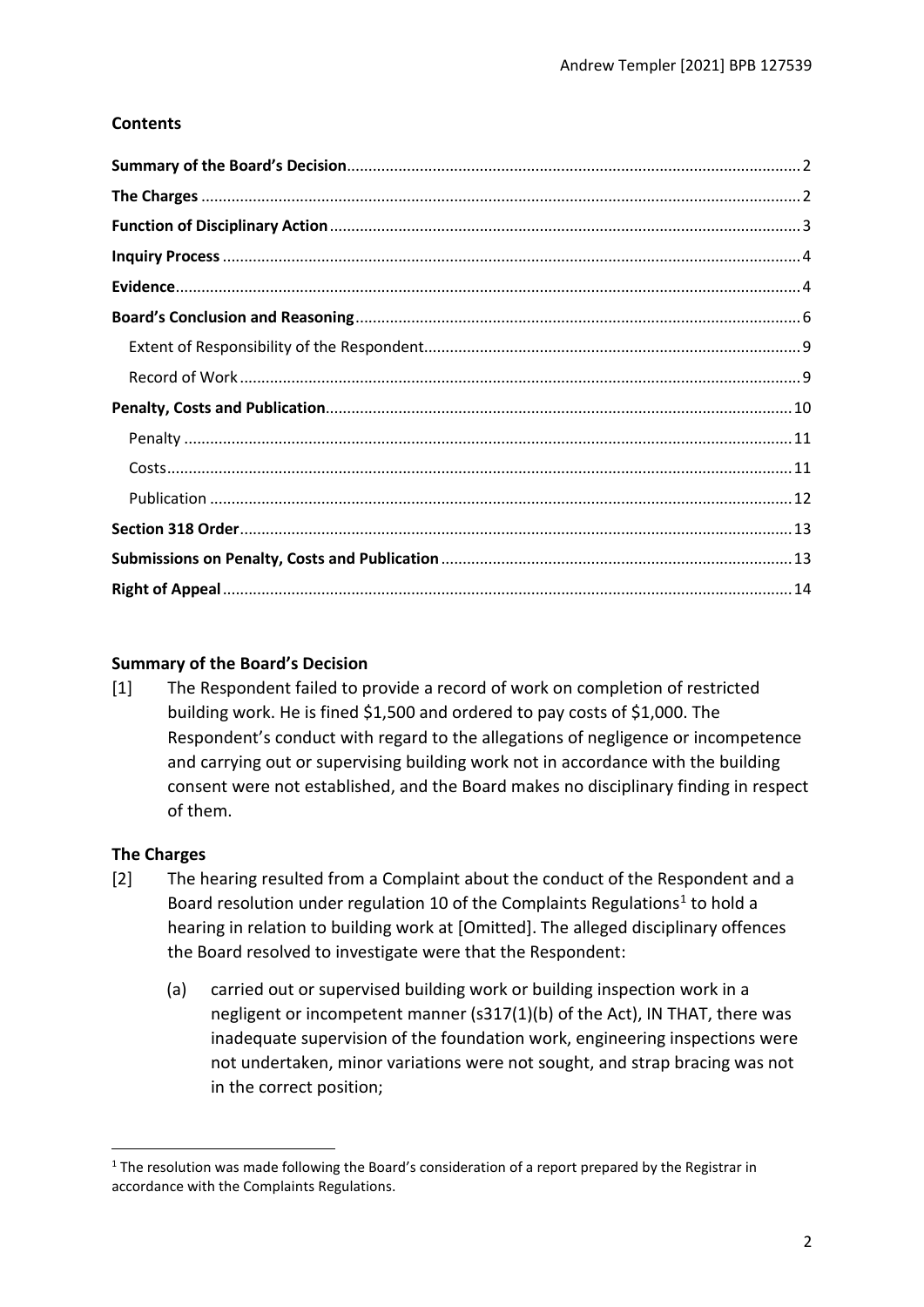- (b) carried out or supervised building work or building inspection work that does not comply with a building consent (s317(1)(d) of the Act), IN THAT, the strap bracing was not in accordance with the Building Consent; and
- (c) failed, without good reason, in respect of a building consent that relates to restricted building work that he or she is to carry out (other than as an ownerbuilder) or supervise, or has carried out (other than as an owner-builder) or supervised, (as the case may be), to provide the persons specified in section 88(2) with a record of work, on completion of the restricted building work, in accordance with section  $88(1)$  (s  $317(1)(da)(ii)$  of the Act), IN THAT, he did not provide a Record of Work for the foundation work which he supervised. In addition, if at a hearing it is determined that he undertook or supervised other restricted building work on site then no Record of Work was provided for that work either.

# <span id="page-2-0"></span>**Function of Disciplinary Action**

- [3] The common understanding of the purpose of professional discipline is to uphold the integrity of the profession. The focus is not punishment, but the protection of the public, the maintenance of public confidence and the enforcement of high standards of propriety and professional conduct. Those purposes were recently reiterated by the Supreme Court of the United Kingdom in *R v Institute of Chartered Accountants in England and Wales*[2](#page-2-1) and in New Zealand in *Dentice v Valuers Registration Board*[3](#page-2-2)*.*
- [4] Disciplinary action under the Act is not designed to redress issues or disputes between a complainant and a respondent. In *McLanahan and Tan v The New Zealand Registered Architects Board, [4](#page-2-3)* Collins J. noted that:

*"… the disciplinary process does not exist to appease those who are dissatisfied … . The disciplinary process … exists to ensure professional standards are maintained in order to protect clients, the profession and the broader community."*

[5] In a similar vein, the Board's investigation and hearing process is not designed to address every issue that is raised in a complaint or by a complainant. The disciplinary scheme under the Act and Complaint's Regulations focuses on serious conduct that warrants investigation and, if upheld, disciplinary action. Focusing on serious conduct is consistent with decisions made in the New Zealand courts in relation to the conduct of licensed persons<sup>[5](#page-2-4)</sup>:

> *… the statutory test is not met by mere professional incompetence or by deficiencies in the practice of the profession. Something more is required. It*

<span id="page-2-1"></span><sup>&</sup>lt;sup>2</sup> R v Institute of Chartered Accountants in England and Wales [2011] UKSC 1, 19 January 2011.

<span id="page-2-2"></span><sup>3</sup> [1992] 1 NZLR 720 at p 724

<span id="page-2-3"></span><sup>4</sup> [2016] HZHC 2276 at para 164

<span id="page-2-4"></span><sup>5</sup> *Pillai v Messiter (No 2)* (1989) 16 NSWLR 197 (A) at 200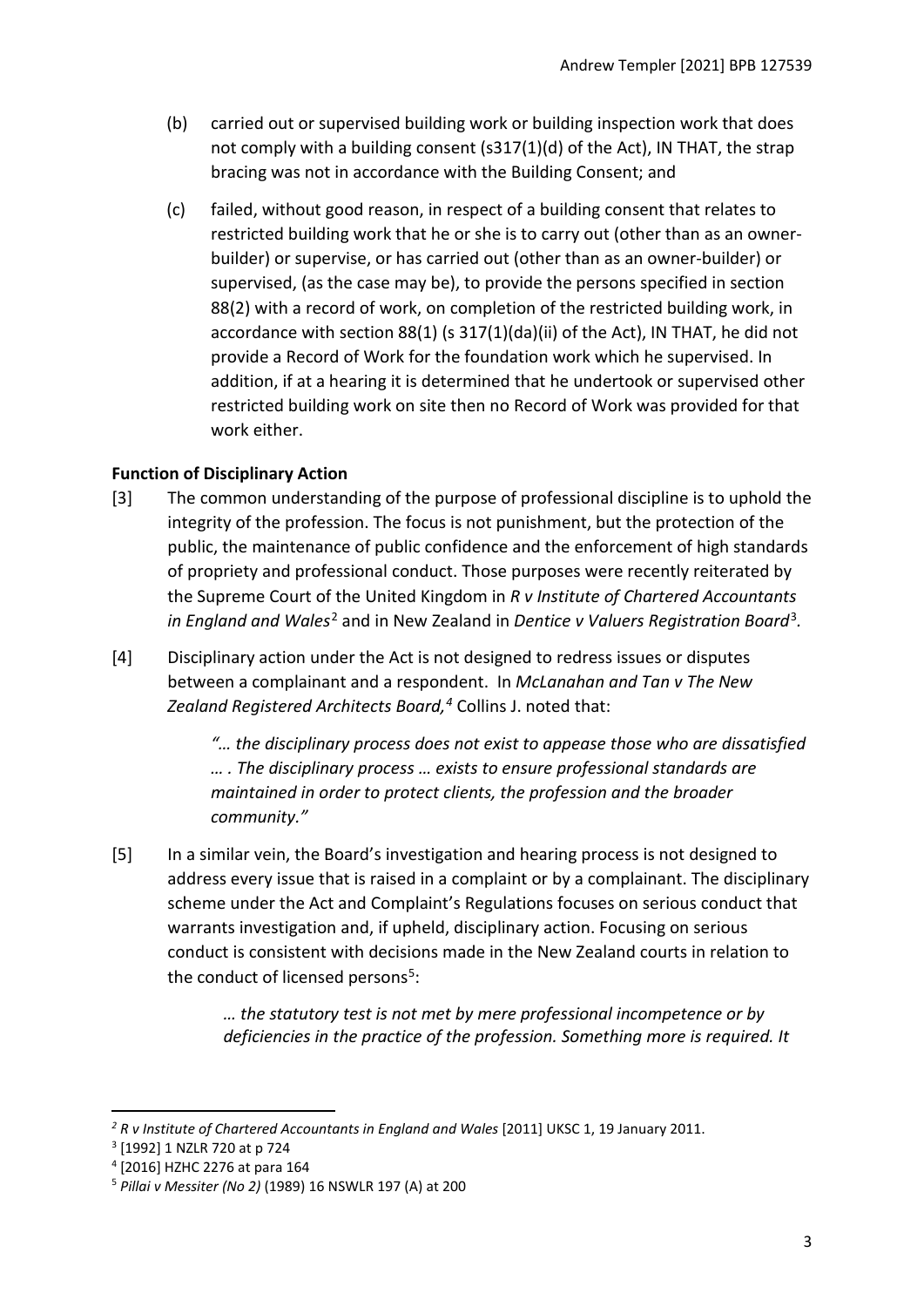*includes a deliberate departure from accepted standards or such serious negligence as, although not deliberate, to portray indifference and an abuse.*

- [6] Finally, the Board can only inquire into "the conduct of a licensed building practitioner" with respect to the grounds for discipline set out in section 317 of the Act. Those grounds do not include contractual breaches other than when the conduct reaches the high threshold for consideration under section 317(1)(i) of the Act, which deals with disrepute.
- [7] The above commentary on the limitations of the disciplinary process is important to note as, on the basis of it, the Board's inquiries, and this decision, focus on and deal with the serious conduct complained about.

# <span id="page-3-0"></span>**Inquiry Process**

- [8] The investigation and hearing procedure under the Act and Complaints Regulations is inquisitorial, not adversarial. There is no requirement for a complainant to prove the allegations. Rather the Board sets the charges, and it decides what evidence is required at a hearing to assist it in its investigations. In this respect, the Board reviews the available evidence when considering the Registrar's Report and determines the witnesses that it believes will assist at a hearing. The hearing itself is not a review of all of the available evidence. Rather it is an opportunity for the Board to seek clarification and explore certain aspects of the charges in greater depth.
- [9] Whilst a complainant may not be required to give evidence at a hearing, they are welcome to attend and, if a complainant does attend, the Board provides them with an opportunity to participate in the proceedings.

# <span id="page-3-1"></span>**Evidence**

- [10] The Board must be satisfied on the balance of probabilities that the disciplinary offences alleged have been committed*[6](#page-3-2)*. Under section 322 of the Act, the Board has relaxed rules of evidence that allow it to receive evidence that may not be admissible in a court of law.
- [11] The procedure the Board uses is inquisitorial, not adversarial. The Board examines the documentary evidence available to it prior to the hearing. The hearing is an opportunity for the Board, as the inquirer and decision-maker, to call and question witnesses to further investigate aspects of the evidence and to take further evidence from key witnesses. The hearing is not a review of all of the available evidence.
- [12] In addition to the documentary evidence before the Board, it heard evidence at the hearing from:

[Omitted], Complainant

Andrew Templer, Respondent

<span id="page-3-2"></span><sup>6</sup> *Z v Dental Complaints Assessment Committee* [2009] 1 NZLR 1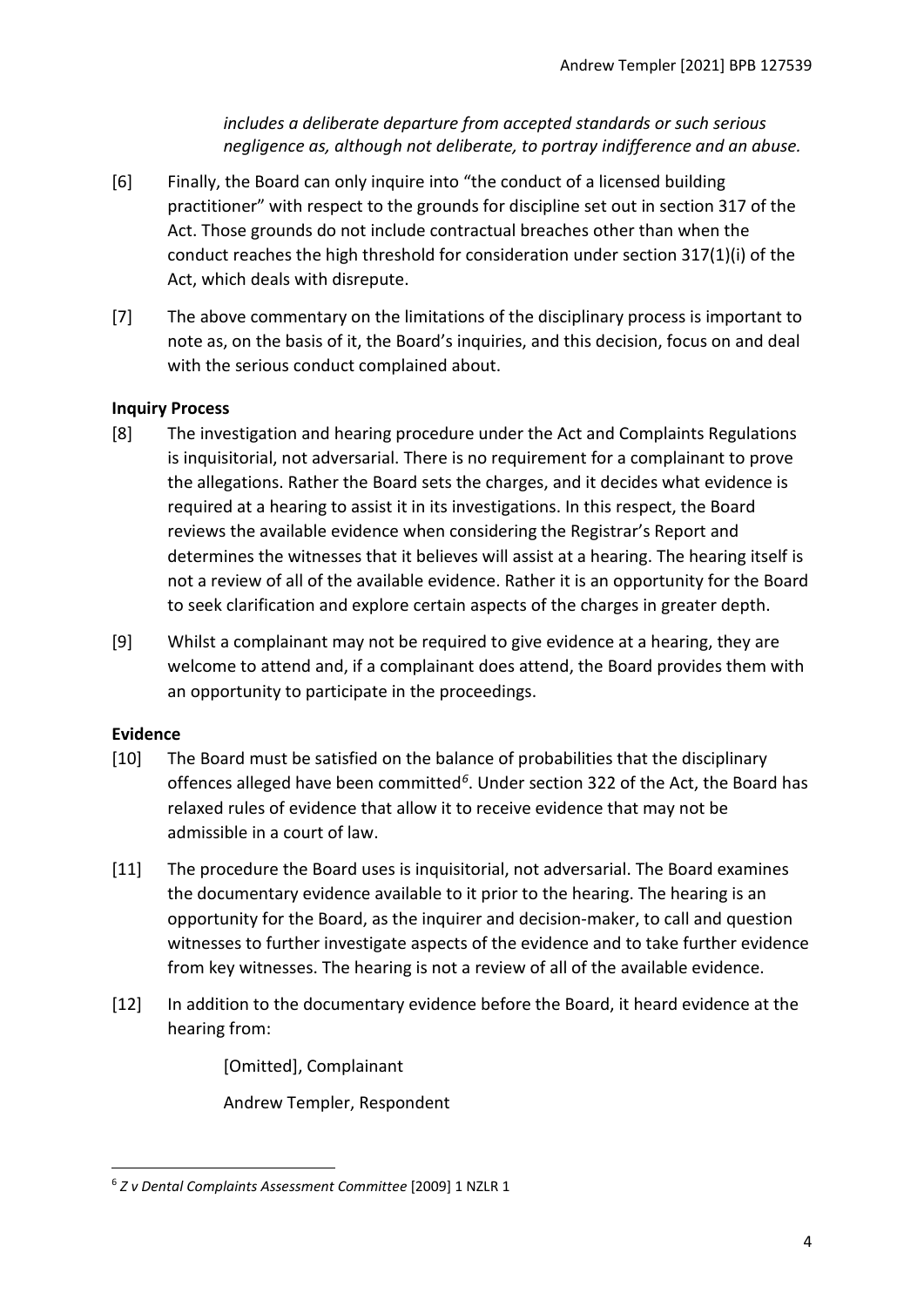[Omitted], Builder

[Omitted], Licensed Building Practitioner, [Omitted]

- [13] The Respondent's company, Templer Construction Limited, was contracted by the Complainant to project manage and carry out the construction of a steel framed shed to include two bedrooms, kitchen, lounge, dining room and a utility room with a shower/toilet/laundry.
- [14] The Respondent engaged a concrete subcontractor, [Omitted], to do the reinforcing and boxing for the floor. The Respondent, as the Licensed Building Practitioner, supervised this work and assisted with the concrete pour. He stated that, other than the floor inspection, he did not book, and was not involved in, any other Council inspections.
- [15] Once the foundations were complete, the Respondent engaged [Omitted] to construct the steel-framed shed. [Omitted] is a licensed building practitioner ([Omitted]).

# *Issue One - Foundations*

- [16] The Complainant outlined issues with the foundation work including the building footprint being around the wrong way, (photograph 2.1.79 and Page 101 of the Board's files,) boxing being 800mm too long on one side (photograph at 2.1.76 and page 98 of the Board's file), and incorrect positioning of a shower box within a wall (photograph 2.1.80 and Page 102 of the Board's file).
- [17] [Omitted] stated that he had accepted the footprint and boxing errors at the time and had immediately fixed them. The Respondent stated that the shower box issue was a minor set out error and was easily fixed. The Respondent gave evidence that the foundation and concrete floor slab inspections were passed by the Building Consent Authority on 7 September 2018. The Complainant agreed that the Council inspection was passed. (Document 8.1.3 and Page 347 of the Board's file)

# *Issue Two – Engineer inspections*

- [18] It was the Complainant's position that the Respondent failed to organise required Engineer structural inspections of the steel framing and insisted on proceeding with the wall and roof cladding. (Document 8.1.6.2 and Page 364 of the Board's file). The Complainant advised the Respondent not to proceed with the cladding on 5 December 2018 (Document 8.1.6.2 and Page 362 of the Board's file).
- [19] The Respondent gave evidence that the Engineer's structural inspection was not a requirement of the building consent and only arose in early December. [Omitted] agreed with this. On 4 December 2018, the Council advised that it required "construction monitoring/inspections for the primary structure carried out by the CPEng engineer..." (Document 2.1.54 and Page 76 of the Board's file).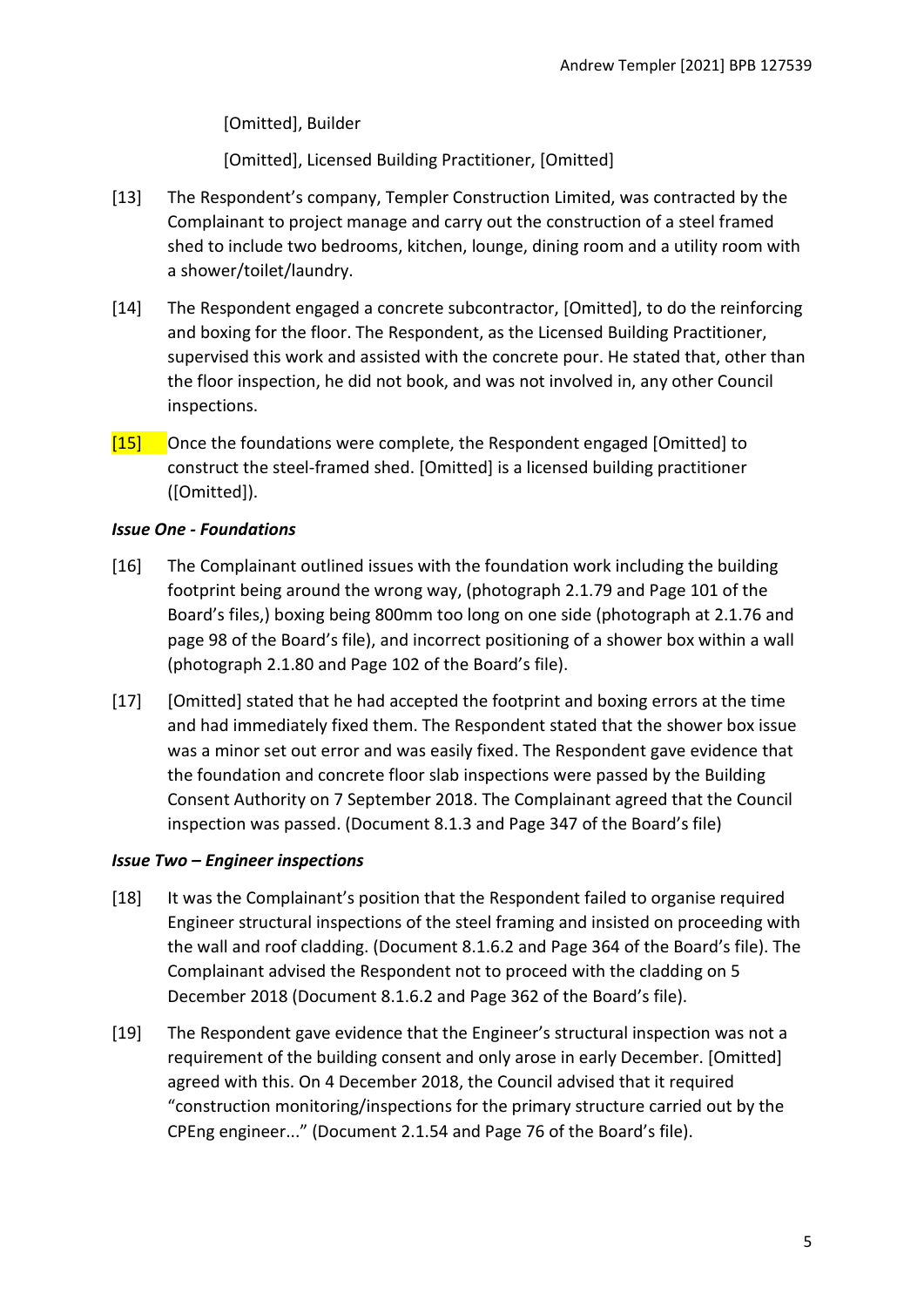[20] The Complainant requested the Respondent to use his Engineer – HFC Industrial Limited – and the Respondent advised that HFC did not want to come from Auckland to do this. The Complainant subsequently engaged [Omitted], [Omitted] to complete the required inspections. At this stage the parties' relationship was breaking down and there are contractual disputes between them. The Respondent gave evidence that he had no further involvement with the project from this point. [Omitted] stated that he left the site at the same time.

#### *Issue three – minor variations not sought*

[21] The specified cladding in the building consent documents was Custom Orb and at the Complainant's request, this was later changed to Plumbdek. As Custom Orb is a thermal break system and Plumbdek is a cavity system, this change in cladding necessitated changes in the flashings and a cavity. The Respondent gave evidence that for a minor variation to the building consent, such as he considered this was, he would have done it before the cladding inspection. However, the Respondent's involvement with the project ended before this point. The cladding was not installed.

# *Issue four – strap bracing not in the correct position and not in accordance with the building consent*

- [22] [Omitted] of [Omitted] stated, in an email, that the roof braces were not aligned correctly in accordance with the consent drawings. (Document 2.1.85 and Page 107 of the Board's files).
- [23] The Respondent was no longer involved in the project at this stage. The Respondent's and the Complainant's evidence agreed on this point. [Omitted]'s commented that the issue as identified by [Omitted] was fixed by him the next day.

# *Issue five – Record of work*

- [24] The Respondent did have and acknowledged that he had the responsibility to provide the record of work for the foundation and concrete slab.
- [25] He completed the supervision of this restricted building work by 7 September 2018, when the foundations and concrete slab passed the Council inspection. From this point on, the Respondent did not have responsibility for any further restricted building work. In any event, from late 2018 to early 2019, it was clear that the Respondent was not returning to the project at all.
- [26] The Respondent had previously indicated in his response to the investigator that he would have provided the required record of work had he been paid. (Document 2.2.1 and Page 122 of the Board's files).
- [27] The Complainant gave evidence that she had repeatedly requested the record of work by email, registered letter and personally delivered letter.

#### <span id="page-5-0"></span>**Board's Conclusion and Reasoning**

[28] The Board has decided that the Respondent **has not**: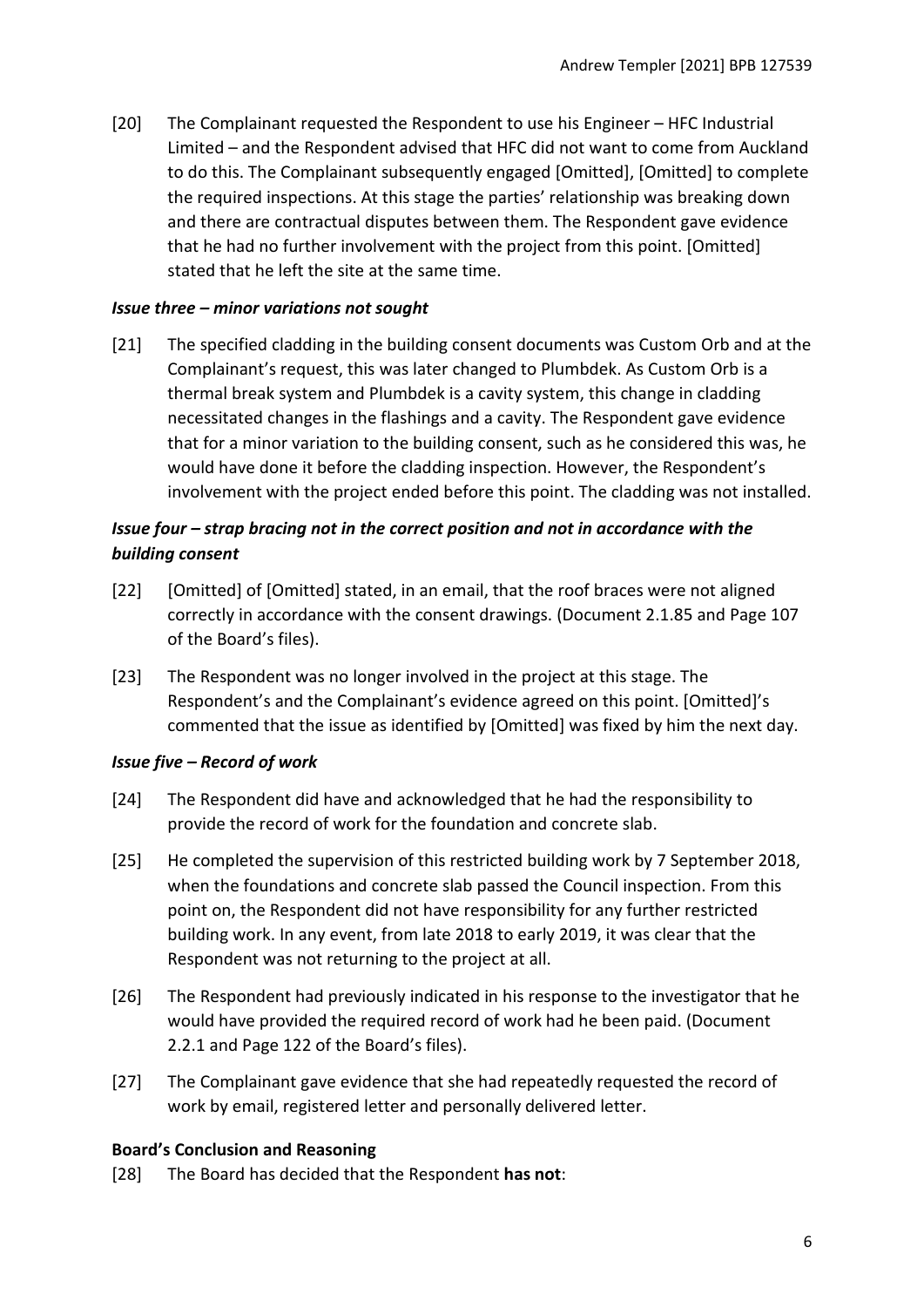- (a) carried out or supervised building work or building inspection work in a negligent or incompetent manner (s 317(1)(b) of the Act); and
- (b) carried out or supervised building work or building inspection work that does not comply with a building consent (s 317(1)(d) of the Act).
- [29] The Board has also decided that the Respondent **has** failed, without good reason, in respect of a building consent that relates to restricted building work that he or she is to carry out (other than as an owner-builder) or supervise, or has carried out (other than as an owner-builder) or supervised, (as the case may be), to provide the persons specified in section 88(2) with a record of work, on completion of the restricted building work, in accordance with section 88(1) (s 317(1)(da)(ii) of the Act) and **should** be disciplined.
- [30] The reasons for the Board's decisions follow.

# Negligence and/or Incompetence

- [31] Negligence is the departure by a licensed building practitioner whilst carrying out or supervising building work from an accepted standard of conduct. It is judged against those of the same class of licence as the person whose conduct is being inquired into. This is described as the Bolam<sup>[7](#page-6-0)</sup> test of negligence which has been adopted by the New Zealand Courts<sup>[8](#page-6-1)</sup>.
- [32] Incompetence is a lack of ability, skill, or knowledge to carry out or supervise building work to an acceptable standard. Beattie put it as "a demonstrated lack of the reasonably expected ability or skill level". In Ali v Kumar and Others,  $9$  it was stated as "an inability to do the job".
- [33] The New Zealand Courts have stated that an assessment of negligence and/or incompetence in a disciplinary context is a two-stage test<sup>[10](#page-6-3)</sup>. The first is for the Board to consider whether the practitioner has departed from the acceptable standard of conduct of a professional. The second is to consider whether the departure is significant enough to warrant a disciplinary sanction.
- [34] When considering what an acceptable standard is, the Board must have reference to the conduct of other competent and responsible practitioners and the Board's own assessment of what is appropriate conduct, bearing in mind the purpose of the  $Act^{11}$  $Act^{11}$  $Act^{11}$ . The test is an objective one, and in this respect, it has been noted that the purpose of discipline is the protection of the public by the maintenance of professional

<span id="page-6-0"></span><sup>7</sup> Bolam v Friern Hospital Management Committee [1957] 1 WLR 582

<span id="page-6-1"></span><sup>8</sup> Martin v Director of Proceedings [2010] NZAR 333 (HC), F v Medical Practitioners Disciplinary Tribunal [2005] 3 NZLR 774 (CA)

<span id="page-6-2"></span><sup>9</sup> Ali v Kumar and Others [2017] NZDC 23582 at [30]

<span id="page-6-3"></span><sup>&</sup>lt;sup>10</sup> Martin v Director of Proceedings [2010] NZAR 333 (HC), F v Medical Practitioners Disciplinary Tribunal [2005] 3 NZLR 774 (CA)

<span id="page-6-4"></span><sup>11</sup> Martin v Director of Proceedings [2010] NZAR 333 at p.33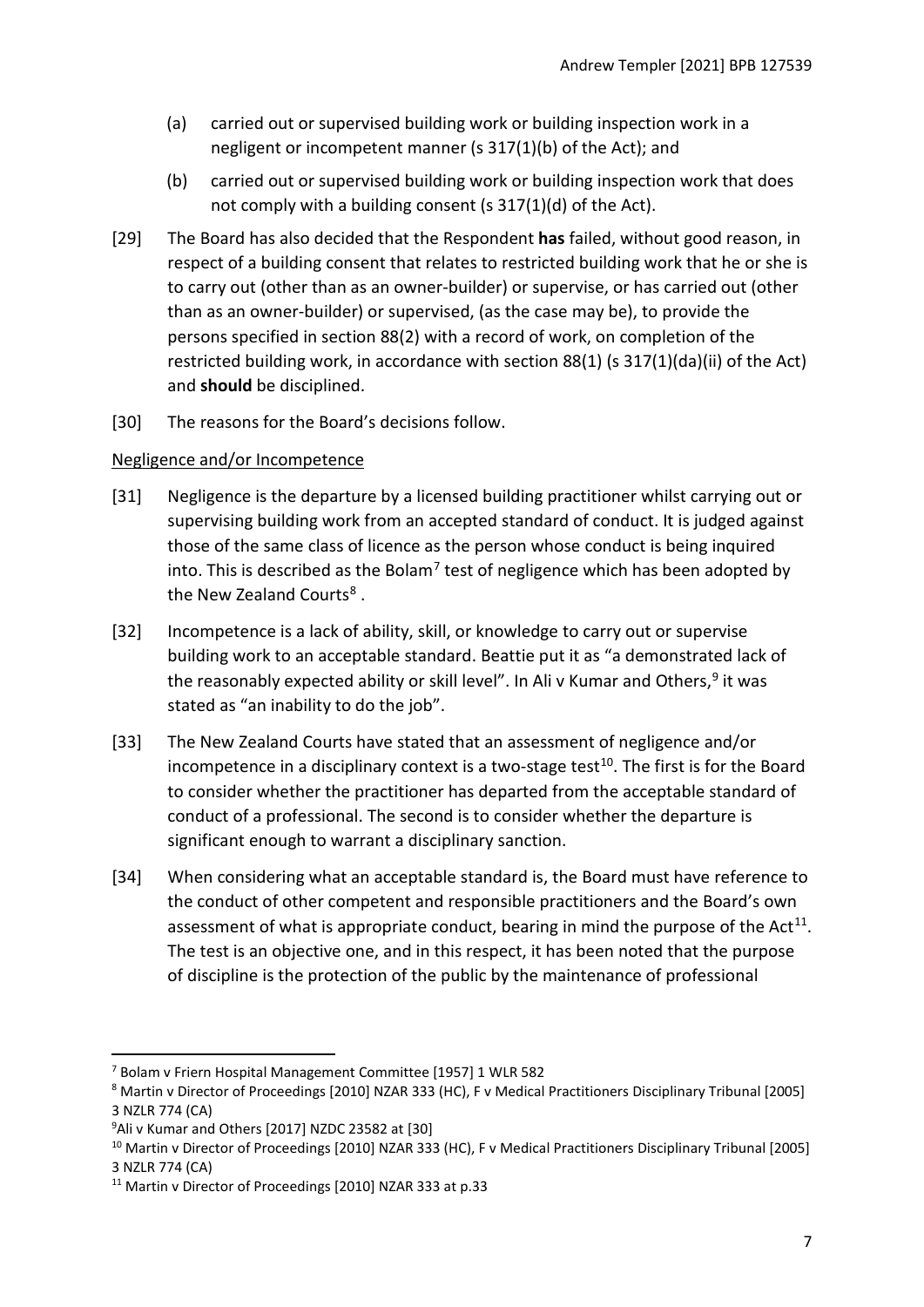standards and that this could not be met if, in every case, the Board was required to take into account subjective considerations relating to the practitioner<sup>[12](#page-7-0)</sup>.

[35] The Board notes that the purposes of the Act are:

## *3 Purposes*

*This Act has the following purposes:*

- *(a) to provide for the regulation of building work, the establishment of a licensing regime for building practitioners, and the setting of performance standards for buildings to ensure that—* 
	- *(i) people who use buildings can do so safely and without endangering their health; and*
	- *(ii) buildings have attributes that contribute appropriately to the health, physical independence, and well-being of the people who use them; and*
	- *(iii) people who use a building can escape from the building if it is on fire; and*
	- *(iv) buildings are designed, constructed, and able to be used in ways that promote sustainable development:*
- *(b) to promote the accountability of owners, designers, builders, and building consent authorities who have responsibilities for ensuring that building work complies with the building code.*
- [36] Turning to seriousness in Collie v Nursing Council of New Zealand,<sup>[13](#page-7-1)</sup> the Court's noted, as regards the threshold for disciplinary matters, that:

*[21] Negligence or malpractice may or may not be sufficient to constitute professional misconduct and the guide must be standards applicable by competent, ethical and responsible practitioners and there must be behaviour which falls seriously short of that which is to be considered acceptable and not mere inadvertent error, oversight or for that matter carelessness.* 

[37] The Board finds that the foundation issues were minor in nature and were, at the time, readily addressed. On that basis, the Board, which includes persons with extensive experience and expertise in the building industry, considered the Respondent has not departed from what the Board considers to be an accepted standard of conduct and that the conduct was not sufficiently serious enough to warrant a disciplinary outcome.

<span id="page-7-0"></span><sup>12</sup> McKenzie v Medical Practitioners Disciplinary Tribunal [2004] NZAR 47 at p.71

<span id="page-7-1"></span><sup>13</sup> [2001] NZAR 74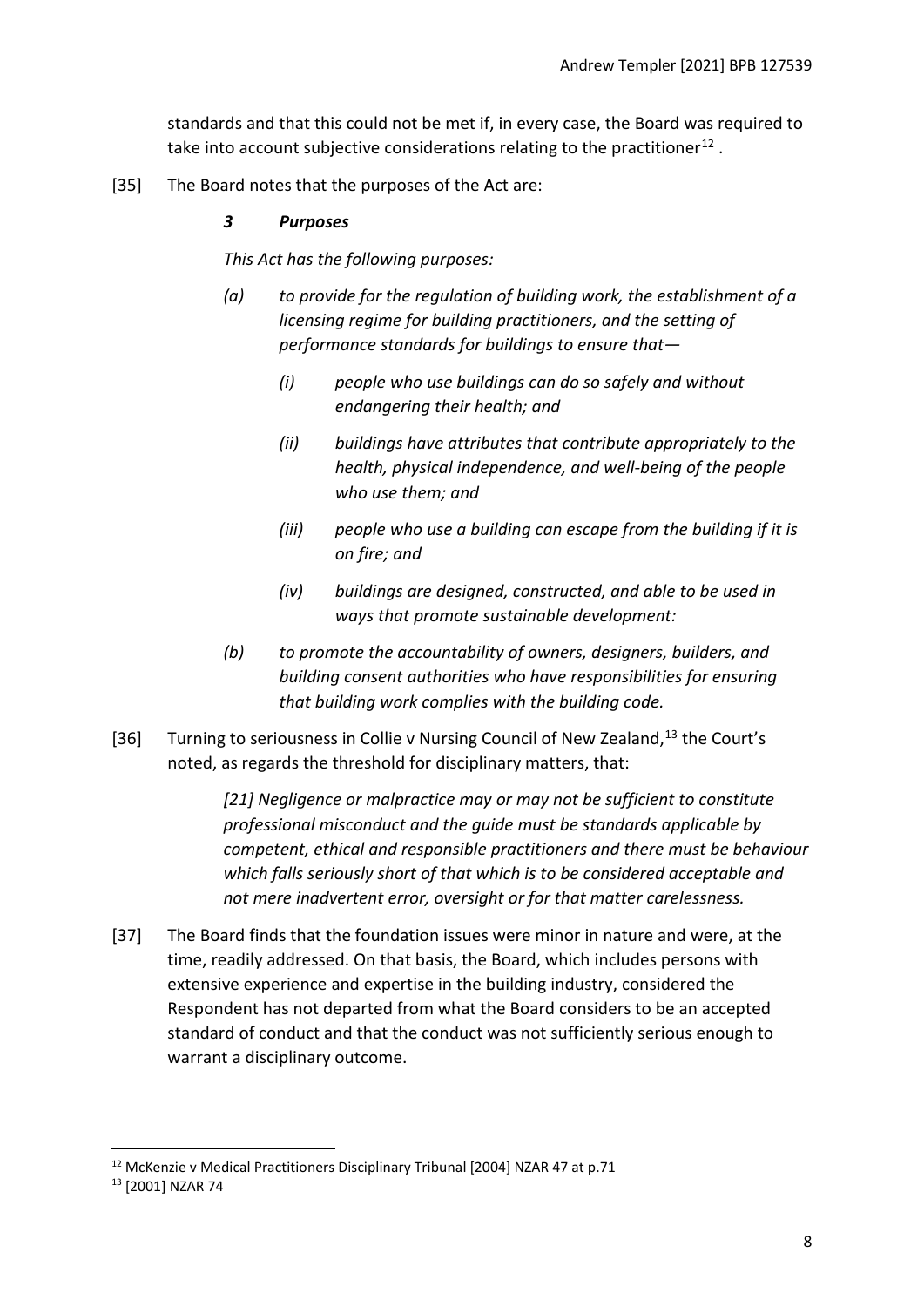## <span id="page-8-0"></span>Extent of Responsibility of the Respondent

- [38] The Complainant alleged offences by the Respondent in relation to the Engineer inspections, minor variations to the building consent and strap bracing not being in the correct position or in accordance with the building consent.
- [39] Based on the evidence before it, the Board finds that these matters were not the responsibility of the Respondent. He did not carry out or supervise these items of building work, and therefore, there is no relevant conduct warranting a disciplinary outcome. Also, the requirement for engineer inspections arose late in the build. It was not part of the original building consent inspection schedule.
- [40] The Respondent should note, for future reference, that minor variations must be sought prior to the proposed changes being made, not after they have been completed. This ensures that proposed change will actually be accepted by the Building Consent Authority as a minor variation as opposed to being considered a variation which requires a far more formal process and a cessation of all work until the amendment is granted.

## <span id="page-8-1"></span>Record of Work

- [41] There is a statutory requirement under section 88(1) of the Building Act 2004 for a licensed building practitioner to provide a record of work to the owner and the territorial authority on completion of restricted building work<sup>14</sup>.
- [42] Failing to provide a record of work is a ground for discipline under section 317(1) (da)(ii) of the Act. In order to find that ground for discipline proven, the Board need only consider whether the Respondent had "good reason" for not providing a record of work on "completion" of the restricted building work.
- [43] The Board discussed issues with regard to records of work in its decision C2-01170<sup>[15](#page-8-3)</sup> and gave guidelines to the profession as to who must provide a record of work, what a record of work is for, when it is to be provided, the level of detail that must be provided, who a record of work must be provided to and what might constitute a good reason for not providing a record of work.
- [44] The starting point with a record of work is that it is a mandatory statutory requirement whenever restricted building work under a building consent is carried out or supervised by a licensed building practitioner (other than as an ownerbuilder). Each and every licensed building practitioner who carries out restricted building work must provide a record of work.
- [45] The statutory provisions do not stipulate a timeframe for the licenced person to provide a record of work. The provisions in section 88(1) simply states "on completion of the restricted building work …". As was noted by Justice Muir in

<span id="page-8-2"></span><sup>&</sup>lt;sup>14</sup> Restricted Building Work is defined by the Building (Definition of Restricted Building Work) Order 2011

<span id="page-8-3"></span><sup>15</sup> *Licensed Building Practitioners Board Case Decision C2-01170* 15 December 2015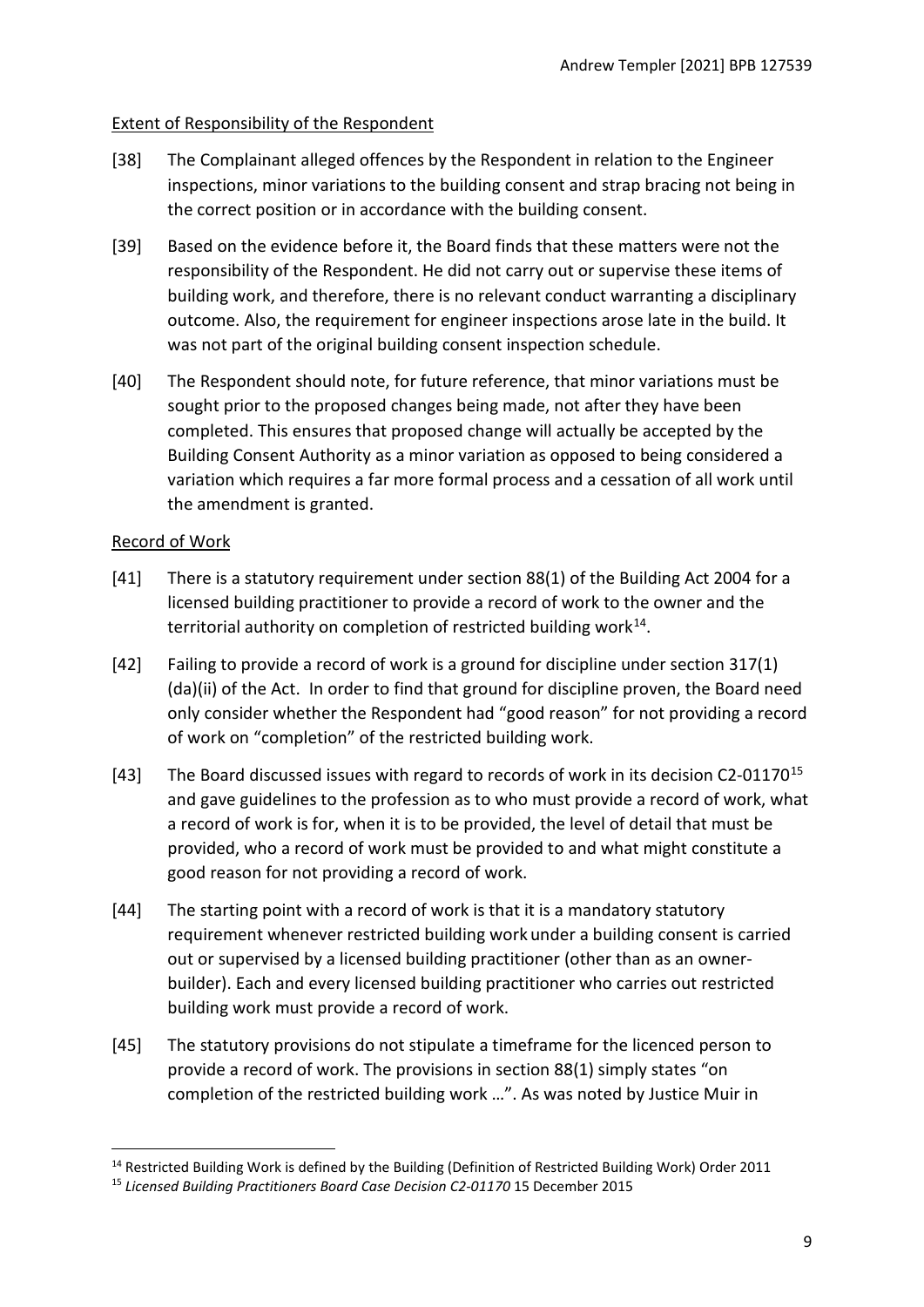*Ministry of Business Innovation and Employment v Bell<sup>[16](#page-9-1)</sup> "... the only relevant* precondition to the obligations of a licenced building practitioner under s 88 is that he/she has completed their work".

- [46] As to when completion will have occurred is a question of fact in each case.
- [47] In most situations issues with the provision of a record of work do not arise. The work progresses, and records of work are provided in a timely fashion. On the evidence before the Board, the completion date of the Respondent's work was at the earliest 7 September 2018, when the Council inspected the foundation and concrete slab. In any event, by early 2019, it was clear that the Respondent was not returning to the site. When the Territorial Authority's file was obtained on 16 September 2020 it did not contain a record of work from the Respondent. On this basis, the Board finds that the record of work was not provided on completion as required, and the disciplinary offence has been committed.
- [48] Section 317(1) (da)(ii) of the Act provides for a defence of the licenced building practitioner having a "good reason" for failing to provide a record of work. If they can, on the balance of probabilities, prove to the Board that one exists, then it is open to the Board to find that a disciplinary offence has not been committed. Each case will be decided by the Board on its own merits, but the threshold for a good reason is high.
- [49] The Respondent's reason for not providing the record of work was that he had not been paid. This is not an acceptable reason.
- [50] The Board has repeatedly stated that a Record of Work is a statutory requirement, not a negotiable term of a contract. The requirement for it is not affected by the terms of a contract, nor by contractual disputes. Licensed building practitioners should now be aware of their obligations to provide them, and their provision should be a matter of routine.
- [51] On that basis, the Board finds that no "good reason" has been established.

# <span id="page-9-0"></span>**Penalty, Costs and Publication**

- [52] Having found that one or more of the grounds in section 317 applies, the Board must, under sect[i](#page-13-1)on 318 of the Act<sup>i</sup>, consider the appropriate disciplinary penalty, whether the Respondent should be ordered to pay any costs and whether the decision should be published.
- [53] The Board heard evidence during the hearing relevant to penalty, costs and publication and has decided to make indicative orders and give the Respondent an opportunity to provide further evidence or submissions relevant to the indicative orders.

<span id="page-9-1"></span><sup>16</sup> [2018] NZHC 1662 at para 50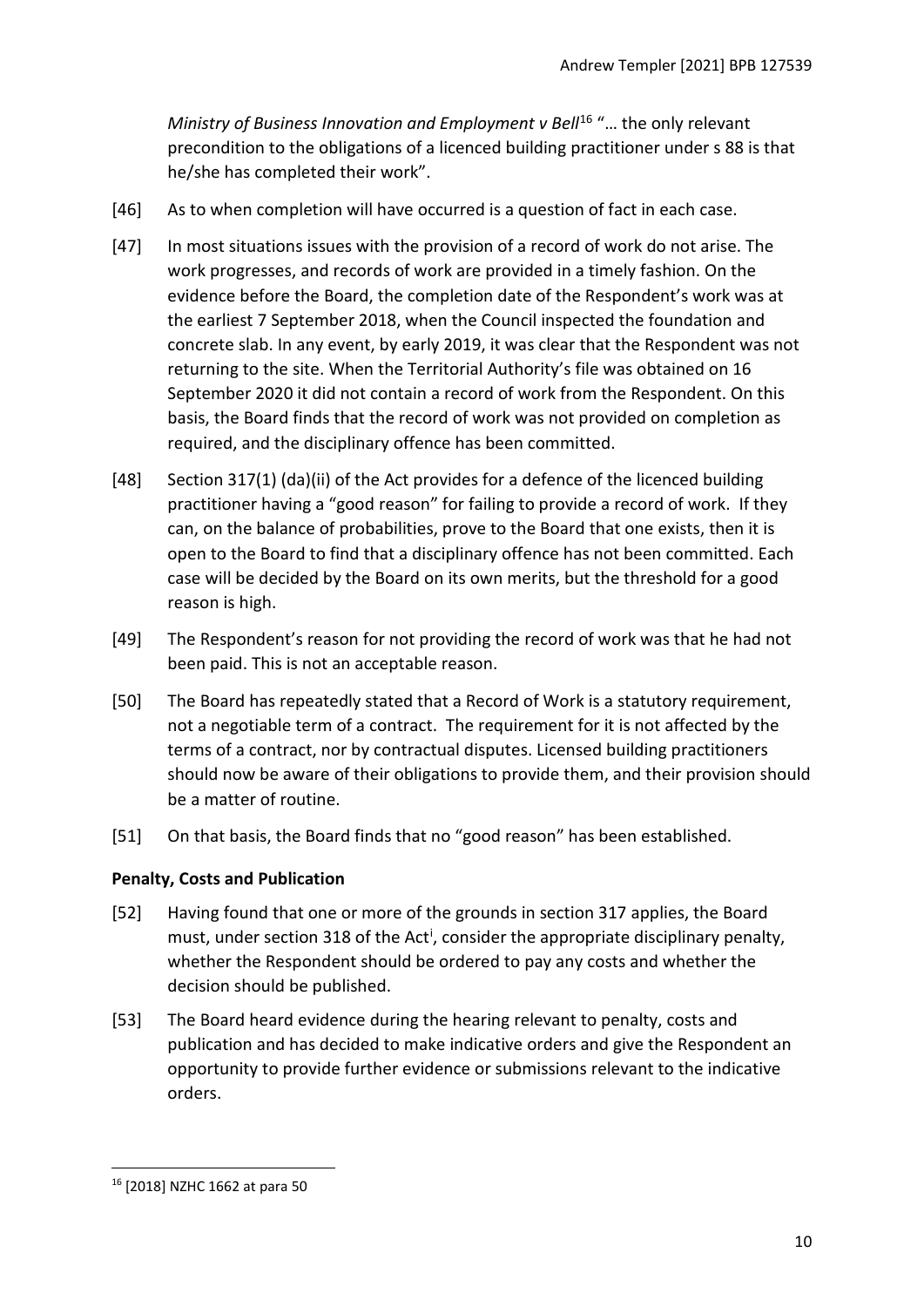# <span id="page-10-0"></span>Penalty

[54] The purpose of professional discipline is to uphold the integrity of the profession; the focus is not punishment, but the enforcement of a high standard of propriety and professional conduct. The Board does note, however, that the High Court in *Patel v Complaints Assessment Committee*[17](#page-10-2) commented on the role of "punishment" in giving penalty orders stating that punitive orders are, at times, necessary to provide a deterrent and to uphold professional standards. The Court noted:

> *[28] I therefore propose to proceed on the basis that, although the protection of the public is a very important consideration, nevertheless the issues of punishment and deterrence must also be taken into account in selecting the appropriate penalty to be imposed.*

- [55] The Board also notes that in *Lochhead v Ministry of Business Innovation and Employment,* [18](#page-10-3) the Court noted that whilst the statutory principles of sentencing set out in the Sentencing Act 2002 do not apply to the Building Act, they do have the advantage of simplicity and transparency. The Court recommended adopting a starting point for a penalty based on the seriousness of the disciplinary offending prior to considering any aggravating and/or mitigating factors.
- [56] Record of work matters are at the lower end of the disciplinary scale. The Board's normal starting point for a failure to provide a record of work is a fine of \$1,500, an amount which it considers will deter others from such behaviour. There are no aggravating nor mitigating factors present. As such, the Board sees no reason to depart from the starting point. The fine is set at \$1,500.

# <span id="page-10-1"></span>**Costs**

- [57] Under section 318(4) the Board may require the Respondent "to pay the costs and expenses of, and incidental to, the inquiry by the Board."
- [58] The Respondent should note that the High Court has held that 50% of total reasonable costs should be taken as a starting point in disciplinary proceedings and that the percentage can then be adjusted up or down having regard to the particular circumstances of each case<sup>19</sup>.
- [59] In *Collie v Nursing Council of New Zealand,*[20](#page-10-5) where the order for costs in the tribunal was 50% of actual costs and expenses, the High Court noted that:

*But for an order for costs made against a practitioner, the profession is left to carry the financial burden of the disciplinary proceedings, and as a matter of policy that is not appropriate.*

<span id="page-10-2"></span><sup>17</sup> HC Auckland CIV-2007-404-1818, 13 August 2007 at p 27

<span id="page-10-3"></span><sup>18</sup> 3 November 2016, CIV-2016-070-000492, [2016] NZDC 21288

<span id="page-10-4"></span><sup>19</sup> *Cooray v The Preliminary Proceedings Committee* HC, Wellington, AP23/94, 14 September 1995, *Macdonald v Professional Conduct Committee,* HC, Auckland, CIV 2009-404-1516, 10 July 2009, *Owen v Wynyard* HC, Auckland, CIV-2009-404-005245, 25 February 2010.<br><sup>20</sup> [2001] NZAR 74

<span id="page-10-5"></span>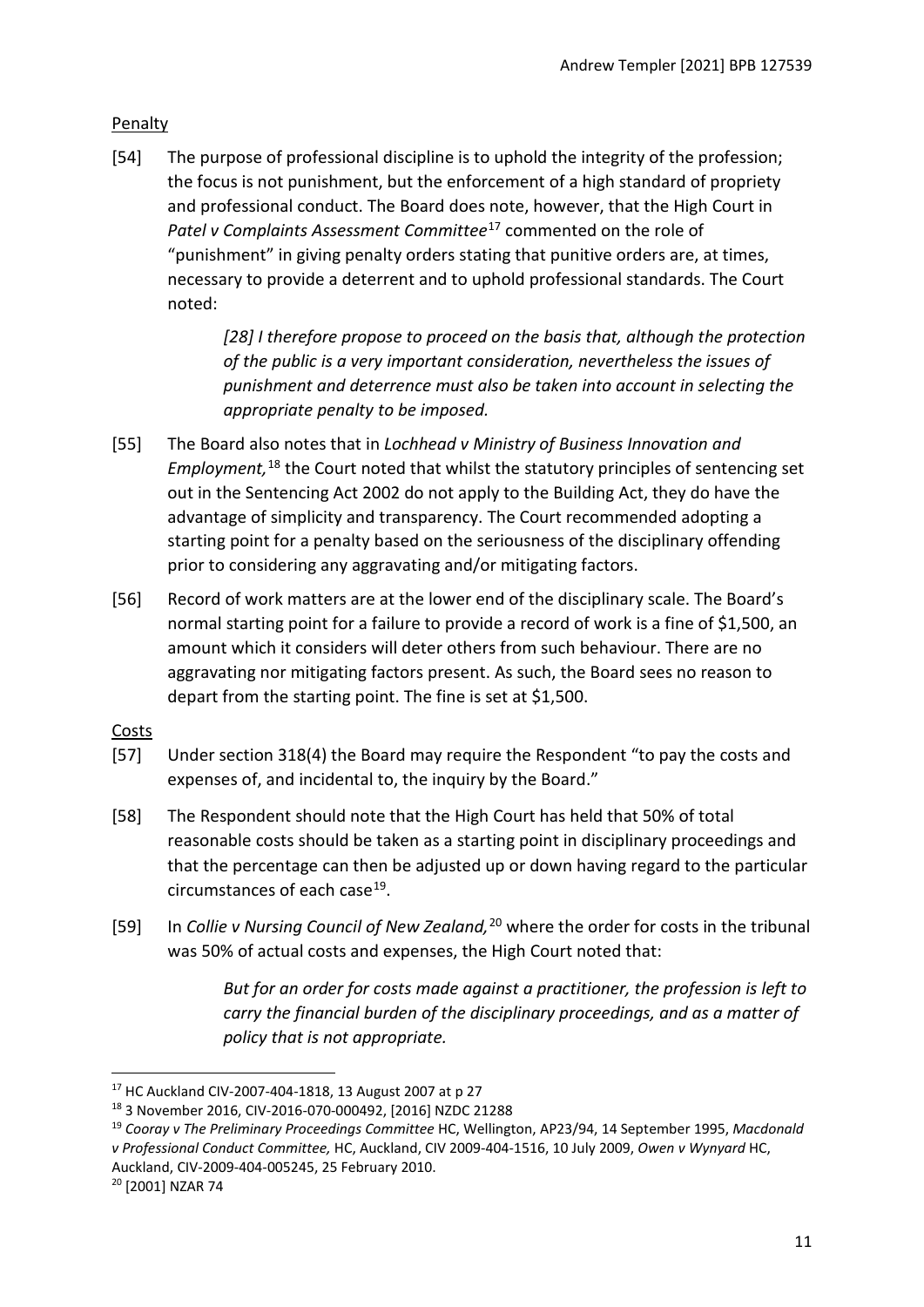[60] In *Kenneth Michael Daniels v Complaints Committee 2 of the Wellington District Law Society*, [21](#page-11-1) the High Court noted:

> *[46] All cases referred to in Cooray were medical cases and the Judge was careful to note that the 50 per cent was the general approach that the Medical Council took. We do not accept that if there was any such approach, it is necessarily to be taken in proceedings involving other disciplinary bodies. Much will depend upon the time involved, actual expenses incurred, attitude of the practitioner bearing in mind that whilst the cost of a disciplinary action by a professional body must be something of a burden imposed upon its members, those members should not be expected to bear too large a measure where a practitioner is shown to be guilty of serious misconduct.*

*[47] Costs orders made in proceedings involving law practitioners are not to be determined by any mathematical approach. In some cases 50 per cent will be too high, in others insufficient.*

- [61] The Board has adopted an approach to costs that uses a scale based on 50% of the average costs of different categories of hearings, simple, moderate and complex. The current matter was moderate in complexity. Adjustments based on the High Court decisions above are then made.
- [62] A full hearing was held, but only the failure to provide a record of work charge was upheld. The Board has determined, on that basis, that the amount of costs should be reduced. As such, based on the above, the Board's costs order is that the Respondent is to pay the sum of \$1,000 toward the costs of and incidental to the Board's inquiry.

# <span id="page-11-0"></span>Publication

[63] As a consequence of its decision, the Respondent's name and the disciplinary outcomes will be recorded in the public register maintained as part of the Licensed Building Practitioners' scheme as is required by the Act<sup>[22](#page-11-2)</sup>. The Board is also able, under section 318(5) of the Act, to order publication over and above the public register:

> *In addition to requiring the Registrar to notify in the register an action taken by the Board under this section, the Board may publicly notify the action in any other way it thinks fit.*

[64] As a general principle, such further public notification may be required where the Board perceives a need for the public and/or the profession to know of the findings of a disciplinary hearing. This is in addition to the Respondent being named in this decision.

<span id="page-11-1"></span><sup>21</sup> CIV-2011-485-000227 8 August 2011

<span id="page-11-2"></span><sup>&</sup>lt;sup>22</sup> Refer sections 298, 299 and 301 of the Act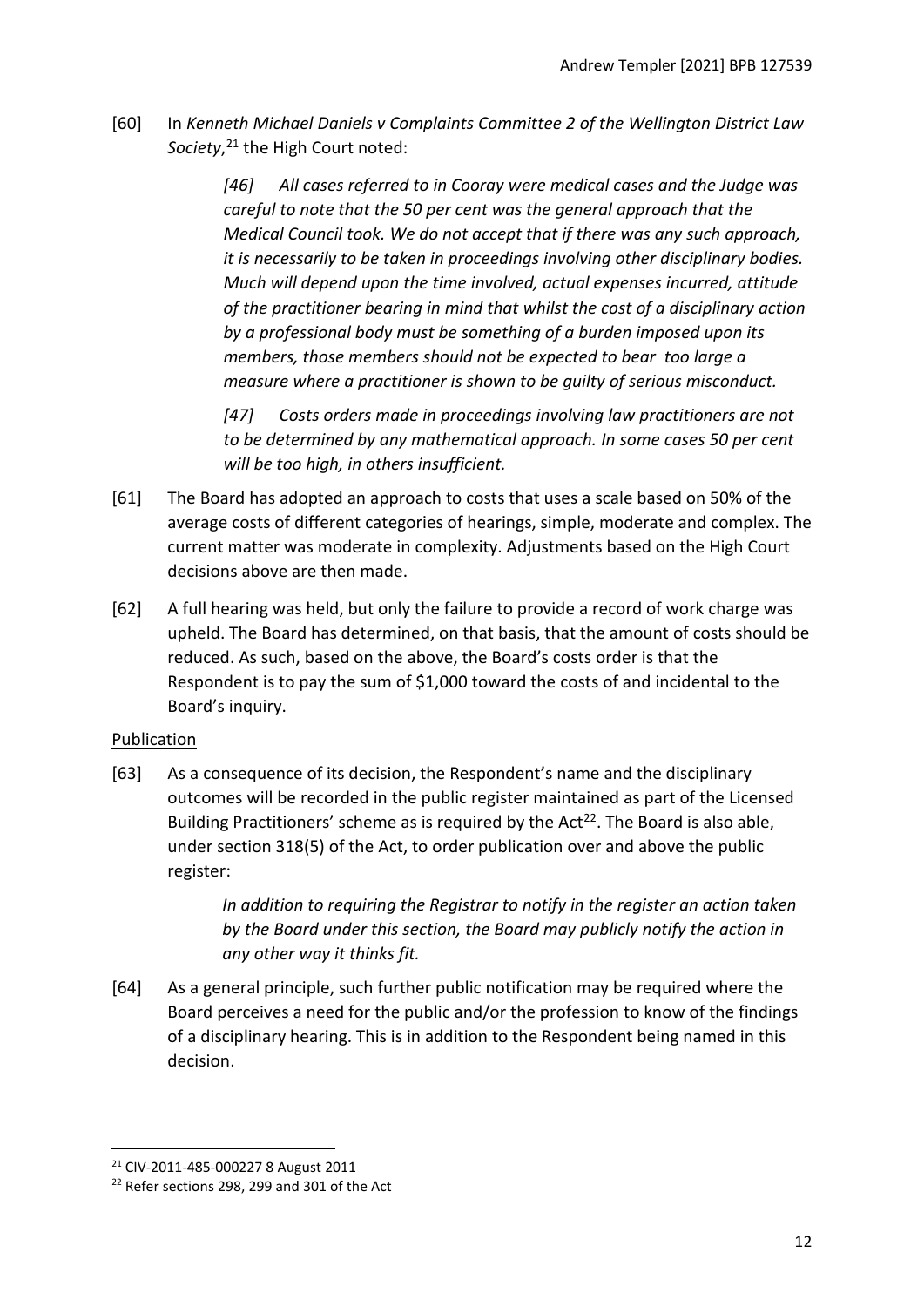- [65] Within New Zealand, there is a principle of open justice and open reporting, which is enshrined in the Bill of Rights Act 1990<sup>23</sup>. The Criminal Procedure Act 2011 sets out grounds for suppression within the criminal jurisdiction<sup>24</sup>. Within the disciplinary hearing jurisdiction, the courts have stated that the provisions in the Criminal Procedure Act do not apply but can be instructive<sup>[25](#page-12-4)</sup>. The High Court provided guidance as to the types of factors to be taken into consideration in *N v Professional Conduct Committee of Medical Council[26](#page-12-5).*
- [66] The courts have also stated that an adverse finding in a disciplinary case usually requires that the name of the practitioner be published in the public interest<sup>[27](#page-12-6)</sup>. It is, however, common practice in disciplinary proceedings to protect the names of other persons involved as naming them does not assist the public interest.
- [67] Based on the above, the Board Will Not order further publication.

## <span id="page-12-0"></span>**Section 318 Order**

[68] For the reasons set out above, the Board directs that:

| Penalty:            | Pursuant to section 318(1)(f) of the Building Act 2004, the<br>Respondent is ordered to \$1,500.                                                                                                            |
|---------------------|-------------------------------------------------------------------------------------------------------------------------------------------------------------------------------------------------------------|
| Costs:              | Pursuant to section 318(4) of the Act, the Respondent is ordered to<br>pay costs of \$1,000 (GST included) towards the costs of, and<br>incidental to, the inquiry of the Board.                            |
| <b>Publication:</b> | The Registrar shall record the Board's action in the Register of<br>Licensed Building Practitioners in accordance with section 301(I)(iii)<br>of the Act.                                                   |
|                     | In terms of section 318(5) of the Act, there will not be action taken<br>to publicly notify the Board's action, in addition to the note in the<br>Register and the Respondent being named in this decision. |

[69] The Respondent should note that the Board may, under section 319 of the Act, suspend or cancel a licensed building practitioner's licence if fines or costs imposed as a result of disciplinary action are not paid.

# <span id="page-12-1"></span>**Submissions on Penalty, Costs and Publication**

[70] The Board invites the Respondent to make written submissions on the matters of disciplinary penalty, costs and publication up until close of business on **Wednesday 2 March 2022**. The submissions should focus on mitigating matters as they relate to the penalty, costs and publication orders. If no submissions are received, then this decision will become final. If submissions are received, then the Board will meet and

<span id="page-12-5"></span> $26$  ibid

<span id="page-12-2"></span><sup>&</sup>lt;sup>23</sup> Section 14 of the Act

<span id="page-12-3"></span><sup>&</sup>lt;sup>24</sup> Refer sections 200 and 202 of the Criminal Procedure Act

<span id="page-12-4"></span><sup>25</sup> *N v Professional Conduct Committee of Medical Council* [2014] NZAR 350

<span id="page-12-6"></span><sup>&</sup>lt;sup>27</sup> Kewene v Professional Conduct Committee of the Dental Council [2013] NZAR 1055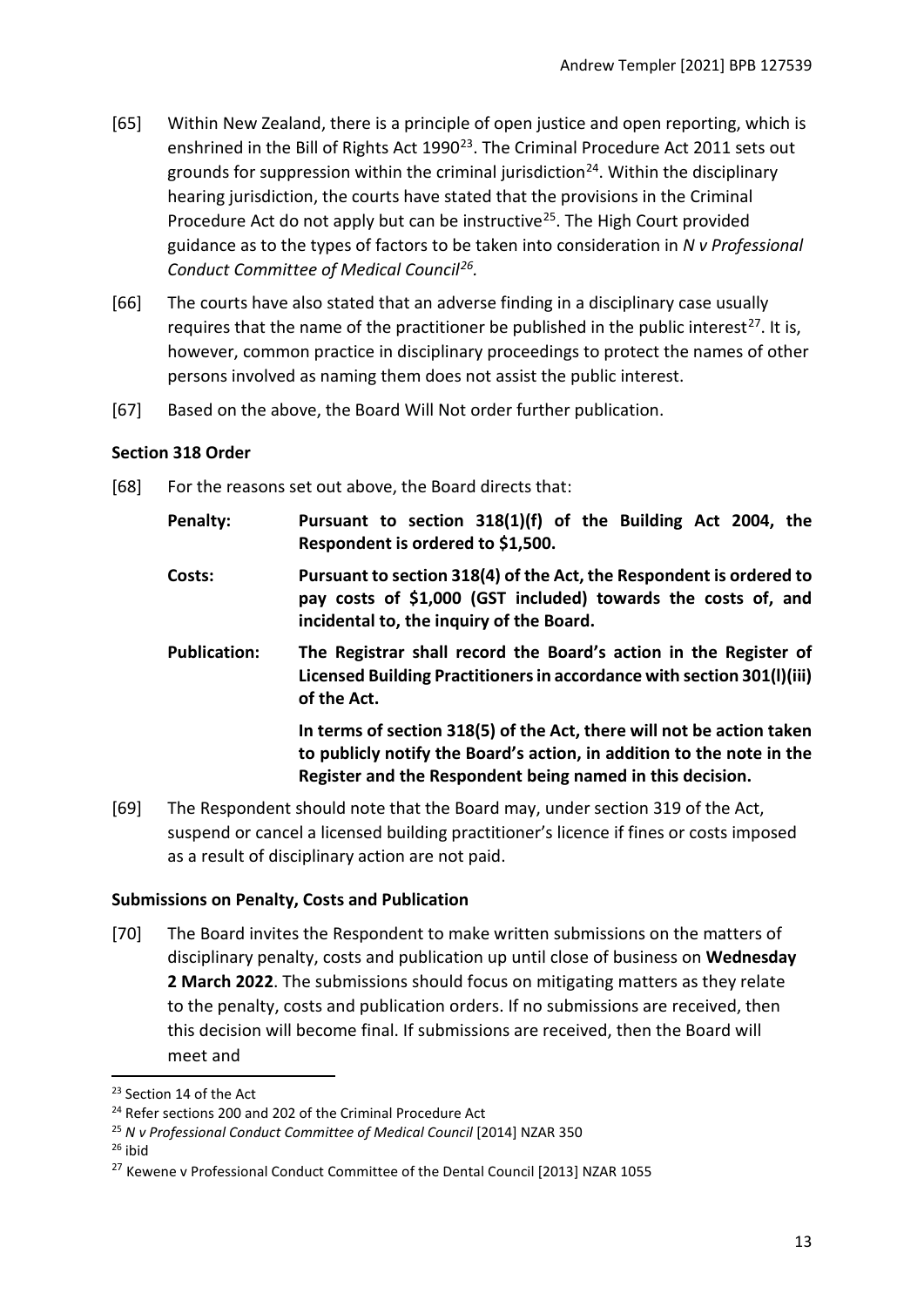consider those submissions prior to coming to a final decision on penalty, costs and publication.

[71] In calling for submissions on penalty, costs and mitigation, the Board is not inviting the Respondent to offer new evidence or to express an opinion on the findings set out in this decision. If the Respondent disagrees with the Board's findings of fact and/or its decision that the Respondent has committed a disciplinary offence, the Respondent can appeal the Board's decision.

## <span id="page-13-0"></span>**Right of Appeal**

[72] The right to appeal Board decisions is provided for in section 330(2) of the Act<sup>[ii](#page-14-0)</sup>.

Signed and dated this 8th day of February 2022.

**Mr M Orange** Presiding

#### <span id="page-13-1"></span><sup>i</sup> *Section 318 of the Act*

- *(1) In any case to which section 317 applies, the Board may*
	- *(a) do both of the following things:*
		- *(i) cancel the person's licensing, and direct the Registrar to remove the person's name from the register; and*
		- *(ii) order that the person may not apply to be relicensed before the expiry of a specified period:*
		- *(b) suspend the person's licensing for a period of no more than 12 months or until the person meets specified conditions relating to the licensing (but, in any case, not for a period of more than 12 months) and direct the Registrar to record the suspension in the register:*
		- *(c) restrict the type of building work or building inspection work that the person may carry out or supervise under the person's licensing class or classes and direct the Registrar to record the restriction in the register:*
		- *(d) order that the person be censured:*
		- *(e) order that the person undertake training specified in the order:*
		- *(f) order that the person pay a fine not exceeding \$10,000.*
- *(2) The Board may take only one type of action in subsection 1(a) to (d) in relation to a case, except that it may impose a fine under subsection (1)(f) in addition to taking the action under subsection (1)(b) or (d).*